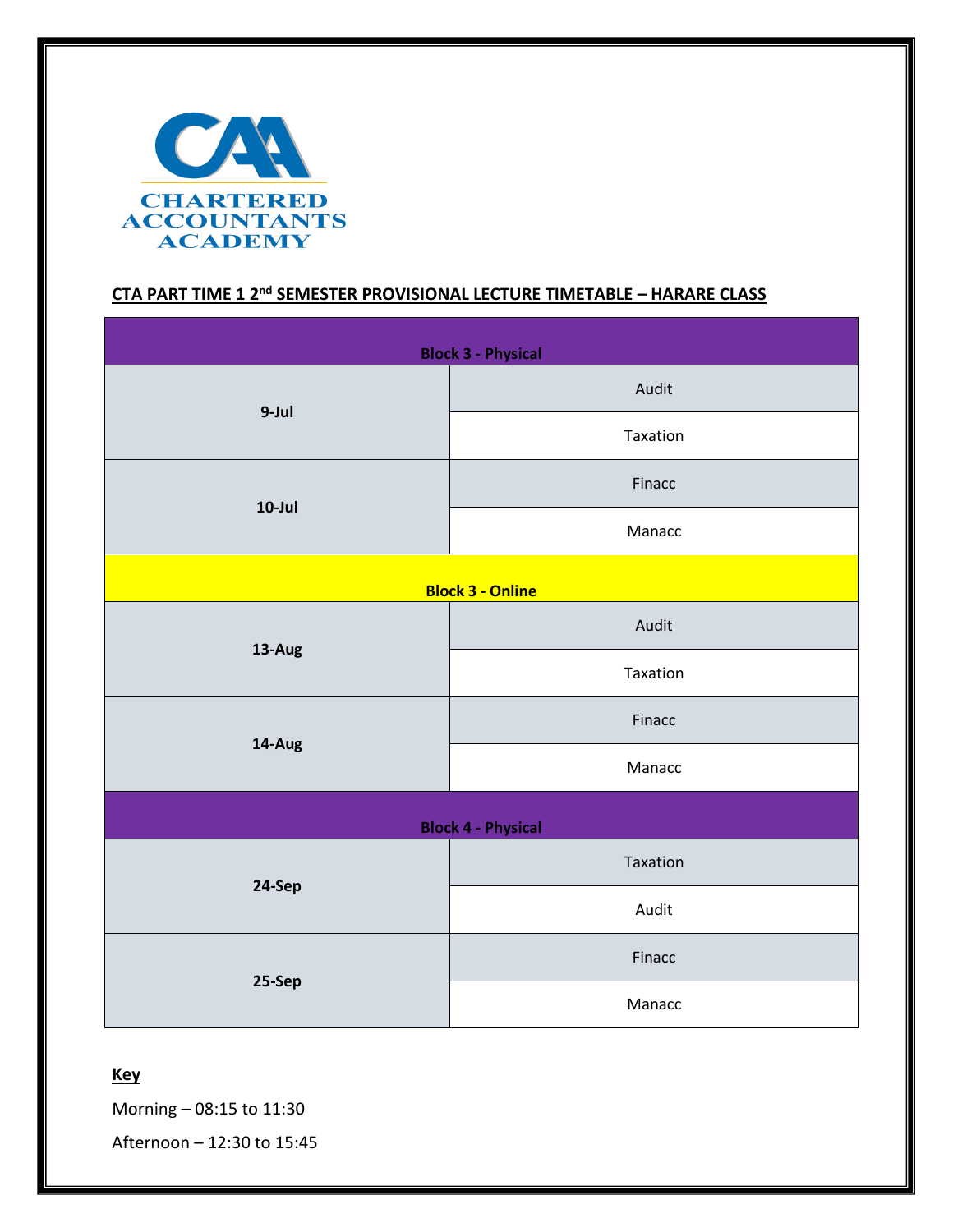| <b>Block 3 - Physical</b> |          |  |  |  |
|---------------------------|----------|--|--|--|
| 9-Jul                     | Audit    |  |  |  |
|                           | Taxation |  |  |  |
| $10$ -Jul                 | Finacc   |  |  |  |
|                           | Manacc   |  |  |  |
| <b>Block 3 - Online</b>   |          |  |  |  |
| 13-Aug                    | Audit    |  |  |  |
|                           | Taxation |  |  |  |
| 14-Aug                    | Finacc   |  |  |  |
|                           | Manacc   |  |  |  |
| <b>Block 4 - Physical</b> |          |  |  |  |
| 17-Sep                    | Taxation |  |  |  |
|                           | Audit    |  |  |  |
| 18-Sep                    | Finacc   |  |  |  |
|                           | Manacc   |  |  |  |

## **CTA PART TIME 1 2 nd SEMESTER PROVISIONAL LECTURE TIMETABLE – SOUTHERN REGION CLASS**

## **Key**

Morning – 08:15 to 11:30

Afternoon – 12:30 to 15:45